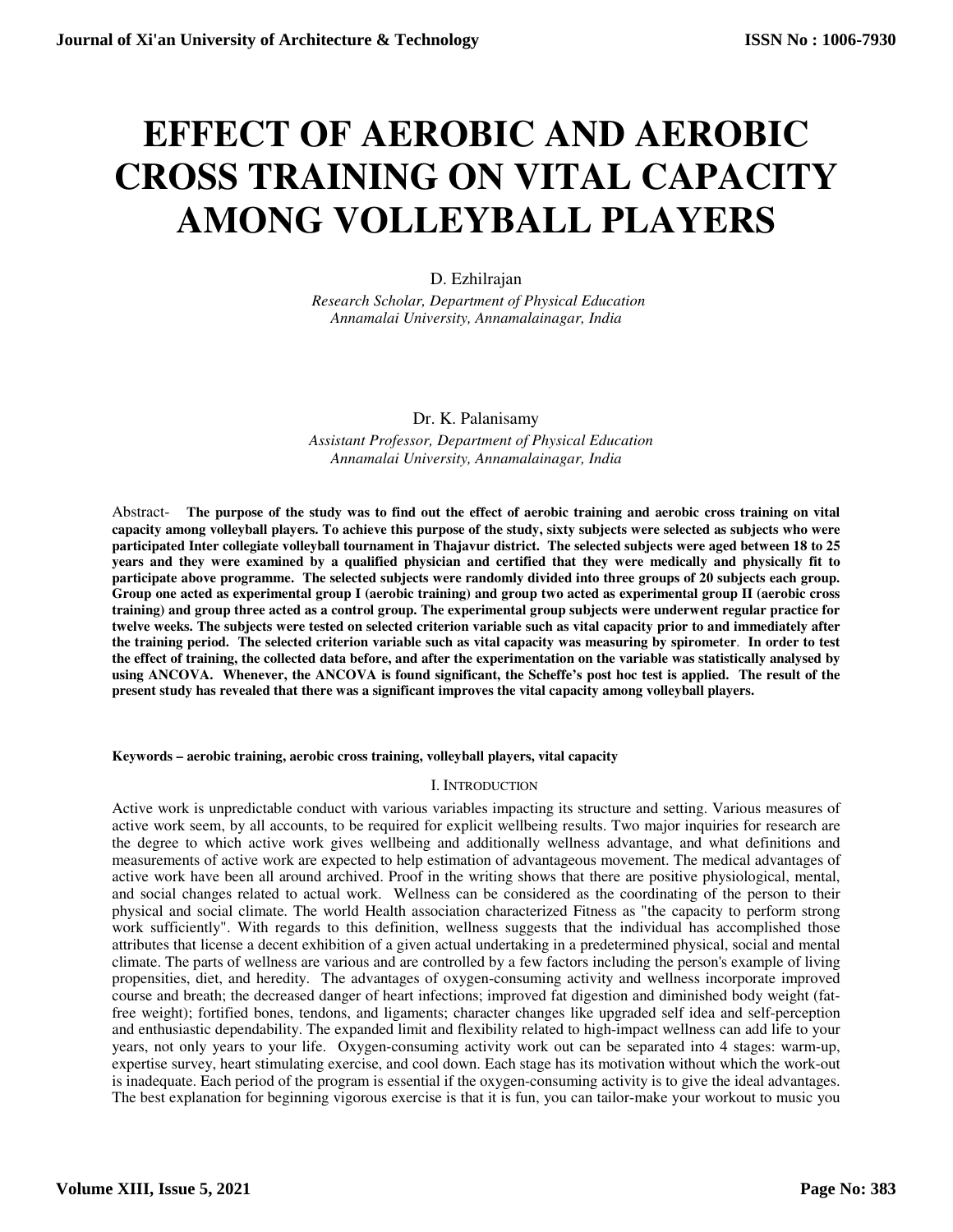like, with companions you appreciate. However, high-impact practice likewise manages the cost of every member the advantages of all parts of wellness including adaptability, strength, cardiovascular perseverance, nimbleness, equilibrium, and coordination. Through reinforcing exercise, the muscles become better characterized, and your body gets firmer and all the more alluringly focused. By reinforcing the muscles you are requested to accomplish the right body arrangement and body carriage with expanded adaptability and strength you can move with opportunity, musicality, and elegance. The delicate bounce-back abilities increment your equilibrium and coordination, which persist to numerous different games and consistently exercises with expanded energy and indications of essentialness, you take on a solid, energetic appearance. In addition to the fact that you look better, you feel better and you are better! Vigorous exercise is additionally one type of preparation, which causes physical and physiological changes. The word 'heart stimulating exercise' just signifies 'with oxygen' and can subsequently be utilized to depict numerous types of activity or game-like running, swimming, moving, etc. The reason for every one of these types of activity is to make the muscles including the heart, which is a muscle-work more diligently than ordinary. This increment their requirement for oxygen and the body reacts both by breathing all the more profoundly, raising the oxygen admission through the lungs, and by accelerating the pulse, so more oxygen-rich blood is siphoned around the body to supply the muscles. The muscles accordingly become more grounded and more effective, while the entire cardiovascular framework the heart, lungs, and circulatory framework is turned up and improved ineffectiveness.

#### II. MATERIALS AND METHODS

In the present study the subjects partipating inter collegiate volleyball tournament in Thanjavur were considered as population for the study. A representative sample of 60 volleyball players in the age of 18-25 years was chosen as sample for the study. For this study vital capacity was chosen as a variable. The selected subjects were randomly divided into three groups of 20 subjects each group. Group one acted as experimental group I (aerobic training) and group two acted as experimental group II (aerobic cross training) and group three acted as a control group. The experimental group subjects were underwent regular practice for twelve weeks. The experimental group subjects were underwent regular practice for twelve weeks. The subjects were tested on selected criterion variable such as vital capacity prior to and immediately after the training period. The selected criterion variable such as vital capacity was measuring by spirometer. In order to test the effect of training, the collected data before, and after the experimentation on the variable was statistically analysed by using ANCOVA. Whenever, ANCOVA is found significant, the Scheffe's post hoc test is applied.In all the cases, 0.05 level was used to test this significance.

#### III. EXPERIMENT AND RESULT

The examination of covariance on imperative limit of the aerobic training group (ATG), aerobic cross training group (ACTG) and the control groups (CG) were dissected and the outcomes are introduced in table I.

Table I shows that the pre-test implies on crucial limit of the oxygen consuming preparing bunch (ATG), vigorous broadly educating bunch (ACTG) and the benchmark groups (CG) are  $3258.36 \pm 384.01$ ,  $3287.42 \pm 352.12$  and  $3254.12 \pm 212.47$  individually. The acquired "F' proportion 1.02 for pre-test implies on imperative limit was not exactly the necessary table worth 3.15 for importance at .05 degree of certainty with df 2 and 57.

The post test implies on indispensable limit of the oxygen consuming preparing bunch (ATG), vigorous broadly educating bunch (ACTG) and the benchmark groups (CG) are  $3547.53 \pm 424.16$ ,  $3692.24 \pm 408.64$  and  $3256.27 \pm 424.16$ 212.47 individually. The acquired "F' proportion 5.84 for post-test mean on essential limit was more prominent than the necessary table worth 3.15 for importance at .05 degree of certainty with df 2 and 57.

The changed post test implies on imperative limit of the vigorous preparing bunch (ATG), oxygen consuming broadly educating bunch (ACTG) and the benchmark groups (CG) are 3517.22, 3703.53 and 3261.42 individually. They got "F' proportion 33.48 for changed post-test implies on fundamental limit was more noteworthy than the necessary table worth 3.16 for importance at .05 degree of certainty with df 2 and 56.

It demonstrates that there was a critical contrast among the post test and changed post test methods for fundamental limit of the oxygen consuming preparing bunch (ATG), vigorous broadly educating bunch (ACTG) and the benchmark groups (CG).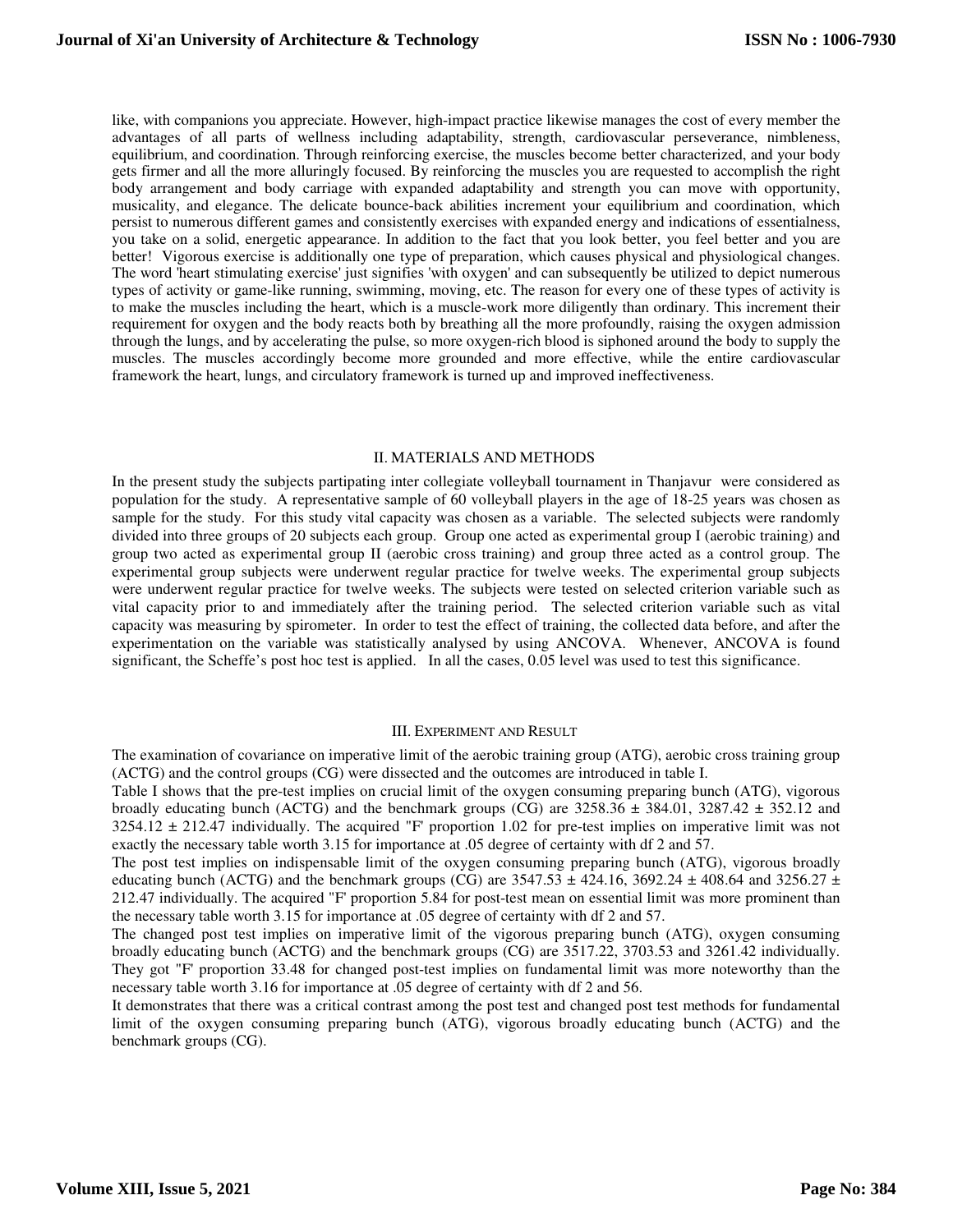| <b>TABLE</b> 1                                                                |
|-------------------------------------------------------------------------------|
| THE BAR DIAGRAM SHOWS THAT THE PRE, POST AND ADJUSTED POST TEST MEAN ON VITAL |
| <b>CAPACITY OF AEROBIC, AEROBIC CROSS TRAINING AND CONTROL GROUPS</b>         |

|                                | Aerobic<br><b>Training</b> | Aerobic<br><b>Cross</b><br><b>Training</b> | Control<br>Group | <b>SOV</b> | Sum of<br><b>Squares</b> | df             | Mean<br><b>Square</b> | $\cdot_F$<br>ratio |
|--------------------------------|----------------------------|--------------------------------------------|------------------|------------|--------------------------|----------------|-----------------------|--------------------|
| <b>Pre-test</b><br><b>Mean</b> | 3258.36                    | 3287.42                                    | 3254.12          | B          | 1048.45                  | $\overline{2}$ | 524.23                | 1.02               |
| S.D.                           | 384.01                     | 352.12                                     | 212.47           | W          | 29295.15                 | 57             | 513.95                |                    |
| Post-test<br>Mean              | 3547.53                    | 3692.24                                    | 3256.27          | B          | 12508.24                 | $\overline{2}$ | 6254.12               |                    |
| S.D.                           | 424.16                     | 408.64                                     | 257.64           | W          | 61041.87                 | 57             | 1070.91               | $5.84*$            |
| <b>Adjusted</b>                |                            |                                            |                  | B          | 2512.69                  | $\overline{2}$ | 1256.35               |                    |
| Post-test<br><b>Mean</b>       | 3517.22                    | 3703.53                                    | 3261.42          | W          | 2101.68                  | 56             | 37.53                 | 33.48*             |

To discover which of the matched methods had a huge contrast, the Scheffe's post-hoc test is applied and the outcomes are introduced in table II.

| Table II                                                                                         |  |  |  |  |  |  |  |  |
|--------------------------------------------------------------------------------------------------|--|--|--|--|--|--|--|--|
| Scheffe's test for the differences between the adjusted post-test paired means on vital capacity |  |  |  |  |  |  |  |  |

| <b>Aerobic Training</b> | <b>Aerobic Cross</b><br><b>Training</b> | <b>Control Group</b> | <b>Mean Difference</b> | <b>C</b> I Value |
|-------------------------|-----------------------------------------|----------------------|------------------------|------------------|
| 3517.22                 | 3703.53                                 |                      | $186.31*$              |                  |
| 3517.22                 |                                         | 3261.42              | 255.80*                |                  |
|                         | 3703.53                                 | 3261.42              | $\Delta$ 11*           | 122.57           |

Table II shows that the changed post-test mean contrast in crucial limit among ATG and ACTG, ATG and CG, and among ACTG and CG are 186.31, 255.80 and 442.11 which were more noteworthy than the certainty stretch worth 122.57 at 0.05 degree of certainty.

The pre, post and changed post-test mean upsides of vigorous, high-impact broadly educating gatherings and control bunch on crucial limit were graphically addressed in Figure.